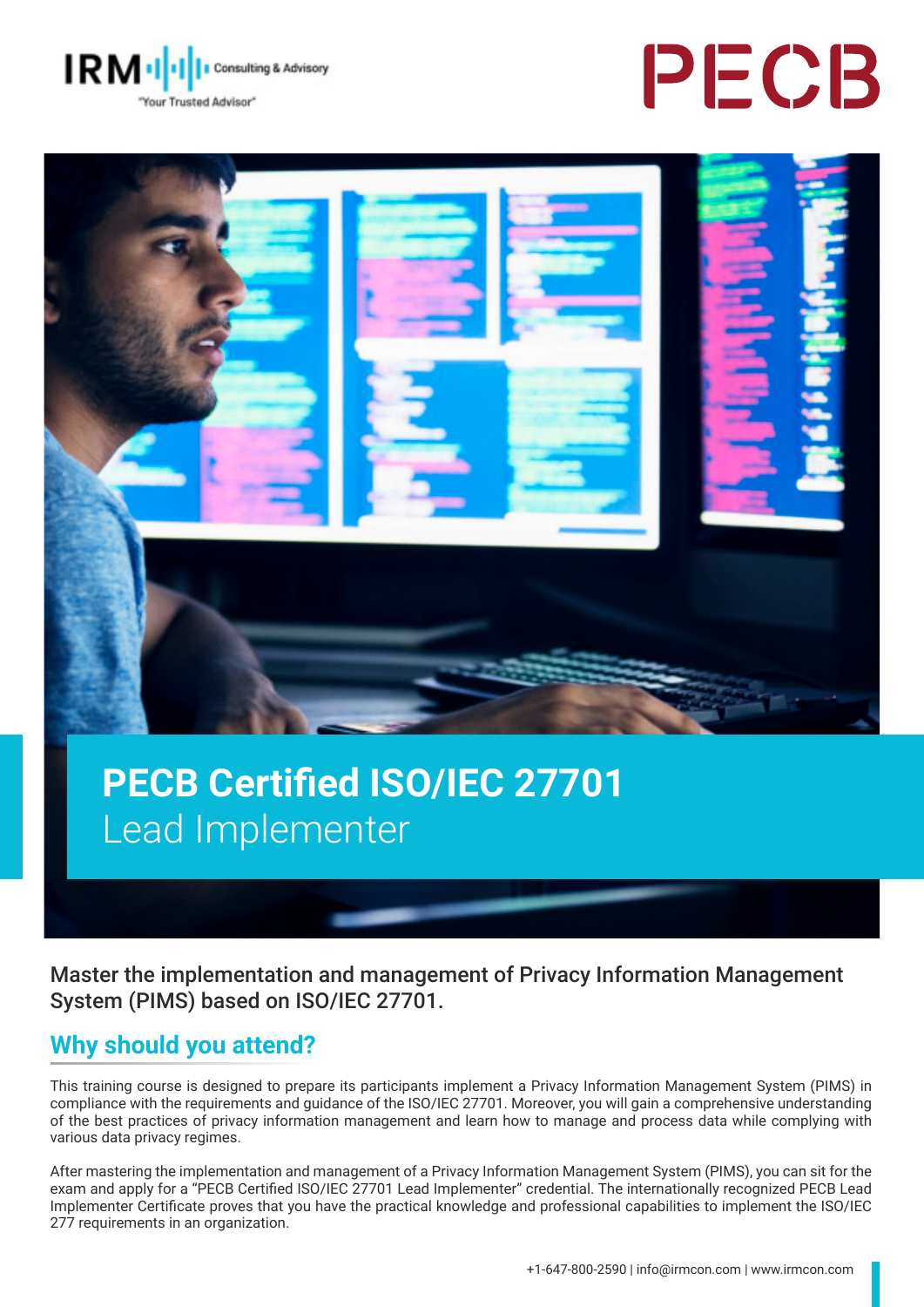

## **Who should attend?**

- $\blacktriangleright$  Managers and consultants involved in privacy and data management
- $\triangleright$  Expert advisors seeking to master the implementation of a Privacy Information Management System
- > Individuals responsible and accountable for Personally Identifiable Information (PII) within organizations
- $\geq$  Individuals responsible for maintaining conformance with data privacy regimes requirements
- PIMS team members

### **Course agenda** Duration: 5 days

### **Day 1** Introduction to ISO/IEC 27701 and initiation of a PIMS  $\blacktriangleright$  Training course objectives and structure  $\triangleright$  Standards and regulatory frameworks **Fivacy Information Management System (PIMS)**  $\blacktriangleright$  Fundamental concepts and principles of information security and privacy  $\triangleright$  Initiation of the PIMS implementation Applicability  $\triangleright$  PIMS scope  $\triangleright$  Management approval Privacy policy Privacy risk assessment **Day 2** Planning the implementation of a PIMS  $\blacktriangleright$  Privacy impact assessment  $\triangleright$  PIMS Statement of Applicability  $\triangleright$  Documentation management Selection of controls Implementation of controls **Day 3** Implementing a PIMS  $\triangleright$  Implementation of controls (cont'd)  $\triangleright$  Implementation of controls specific for PII controllers processors Awareness, training, and communication h Monitoring, measurement, analysis, evaluation, and management review Internal audit Treatment of nonconformities  $\triangleright$  Continual improvement  $\triangleright$  Preparing for the certification audit  $\triangleright$  Certification process and closing of the training course **Day 5** Certification Exam

 $\triangleright$  Analysis of the ISMS scope and Statement of

+1-647-800-2590 | info@irmcon.com | www.irmcon.com

### **Day 4** PIMS monitoring, continual improvement and preparation for the certification audit

 $\triangleright$  Implementation of controls specific for PII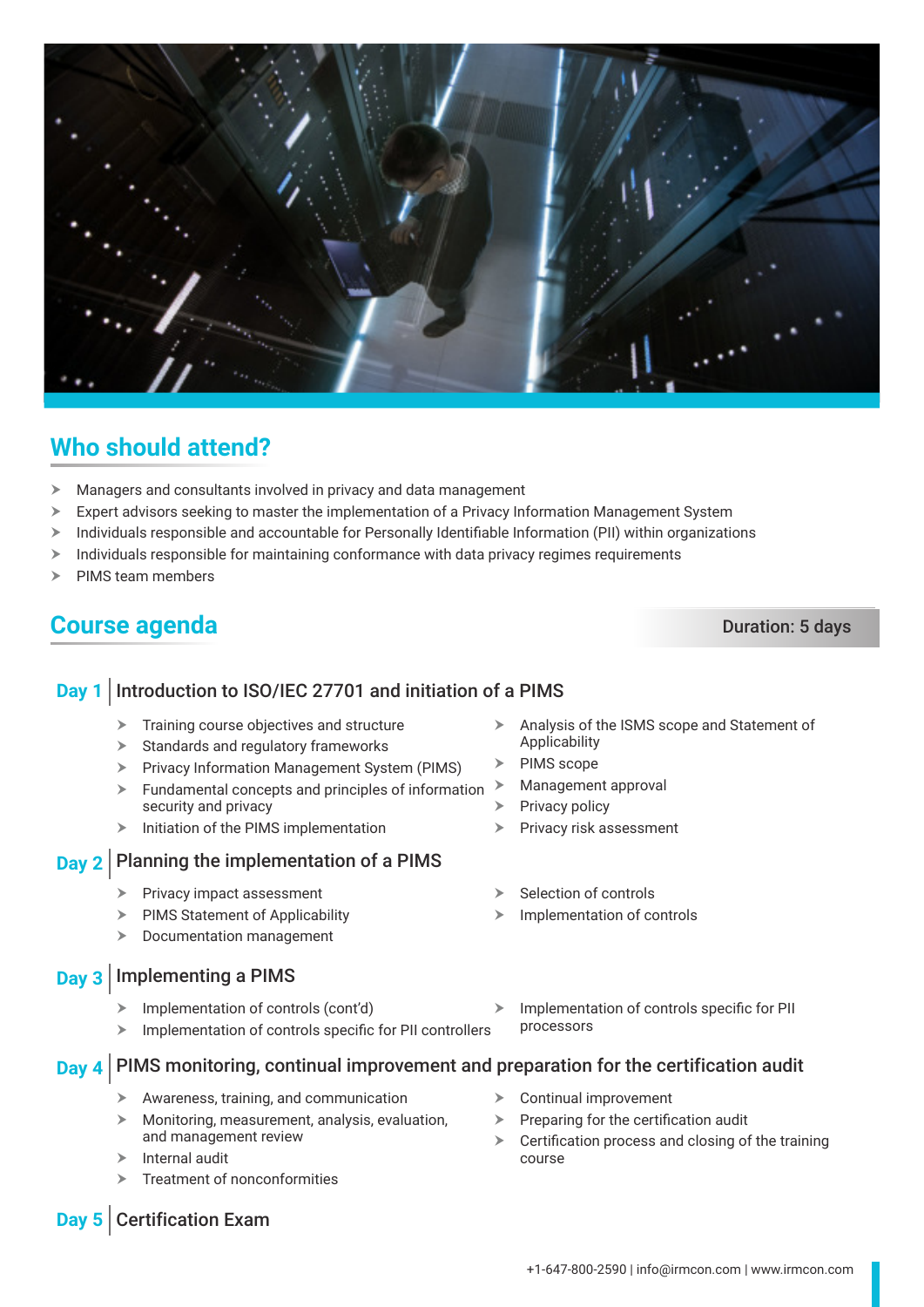

### **Learning objectives**

- h Master the concepts, approaches, methods and techniques used for the implementation and effective management of a PIMS.
- > Learn about the correlation between ISO/IEC 27701, ISO/IEC 27001, ISO/IEC 27002 and other standards and regulatory frameworks.
- $\triangleright$  Understand the operation of a PIMS based on ISO/IEC 27701 and its principal processes.
- $\triangleright$  Learn how to interpret the requirements of ISO/IEC 27701 in the specific context of an organization.
- $\triangleright$  Develop the expertise to support an organization in effectively planning, implementing, managing, monitoring and maintaining a PIMS.

### **Examination** Duration: 3 hours

The "PECB Certified ISO/IEC 27701 Lead Implementer" exam meets all the requirements of the PECB Examination and Certification Program (ECP). The exam covers the following competency domains:

| <b>Domain 1</b>   Fundamental principles and concepts of a Privacy Information Management System<br>(PIMS) |
|------------------------------------------------------------------------------------------------------------|
| Domain 2   Privacy Information Management System controls and best practices                               |
| Domain 3   Planning a PIMS implementation based on ISO/IEC 27701                                           |
| Domain 4   Implementing a PIMS based on ISO/IEC 27701                                                      |
| <b>Domain 5</b> Performance evaluation, monitoring and measurement of an<br>ISMS based on ISO/IEC 27001    |
| Domain 6   Continuous improvement of a PIMS based on ISO/IEC 27701                                         |
| <b>Domain 7</b> Preparing for a PIMS certification audit                                                   |

For more information about exam details, please visit [Examination Rules and Policies](https://pecb.com/en/examination-rules-and-policies).